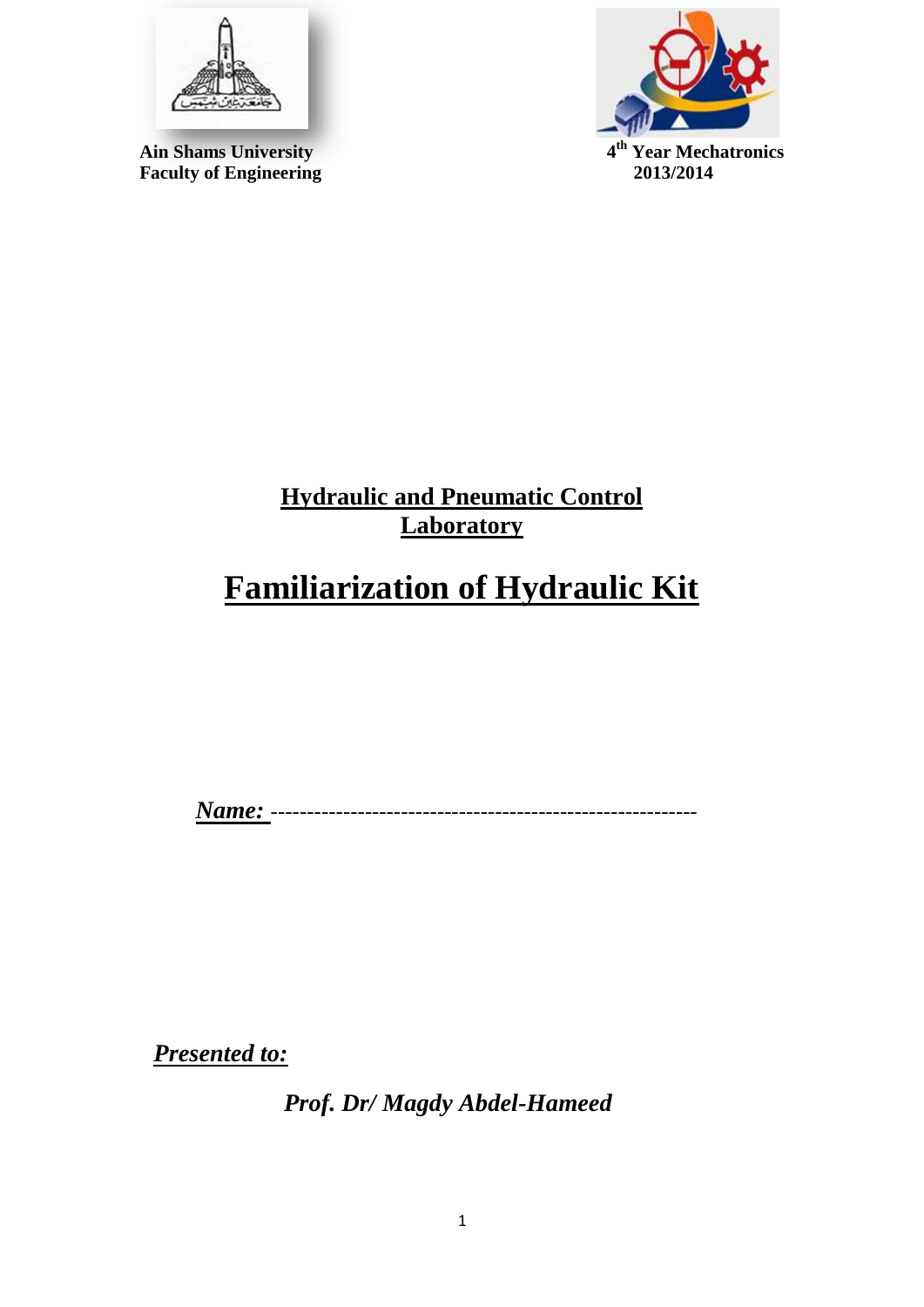

**Ain Shams University 4 Faculty of Engineering 2013/2014**



## *Objective:*

- To familiarize the student on the components in hydraulic kit with the application of a Furnace door control using 4/2-way valve, double acting cylinder, pressure relief valve, hoses, fixed displacement pump, pressure gauge, solenoid
- To show how to determine times, pressures and forces during the advance and return strokes of a double-acting cylinder
- Drawing the hydraulic circuit diagram
- Determining the necessary components
- Practical assembly of circuit
- Measuring transfer time for the advance and return strokes
- Calculation of advance and return-stroke speeds
- Comparison of calculated and measured values

#### *Description:*

A furnace door is opened and closed by a double-acting cylinder. The cylinder is activated by a 4/2-way valve with spring return. This ensures that the door opens only as long as the valve is actuated. When the valve actuating lever is released, the door closes again.



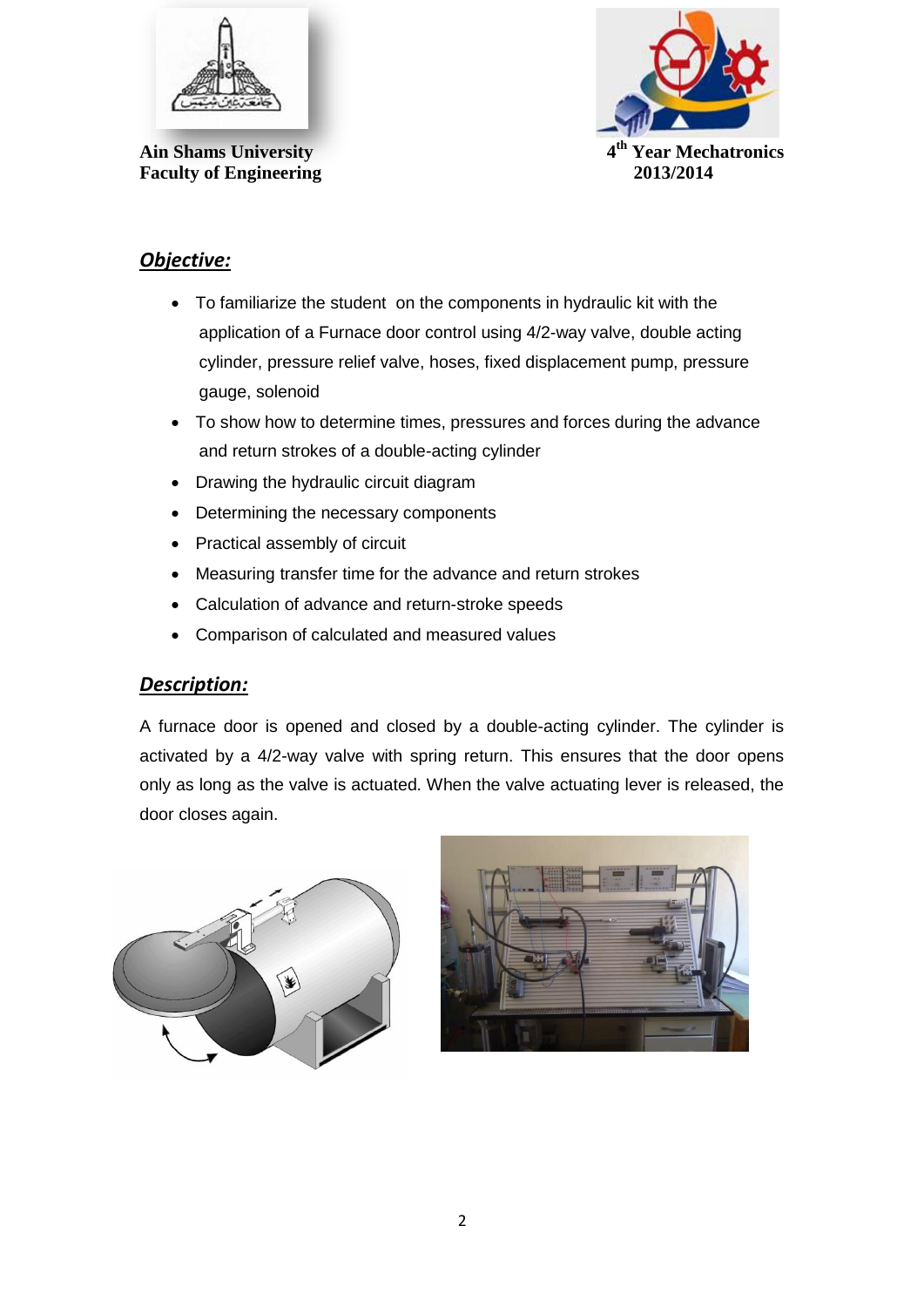



**Ain Shams University 4 Faculty of Engineering** 

| Quantity | <b>Item</b>                        | Symbol                  |
|----------|------------------------------------|-------------------------|
|          | Double acting Cylinder             | $\overline{\mathbf{R}}$ |
|          | Pressure relief valve              | w                       |
| 1        | 4/2 way valve                      | A B                     |
|          | Hydraulic hoses for<br>connections |                         |

1. Describe the modes of operation of the circuit

| 2. Design the Hydraulic circuit diagram for the circuit |
|---------------------------------------------------------|
|                                                         |
|                                                         |
|                                                         |
|                                                         |
|                                                         |
|                                                         |
|                                                         |
|                                                         |
|                                                         |
|                                                         |
|                                                         |